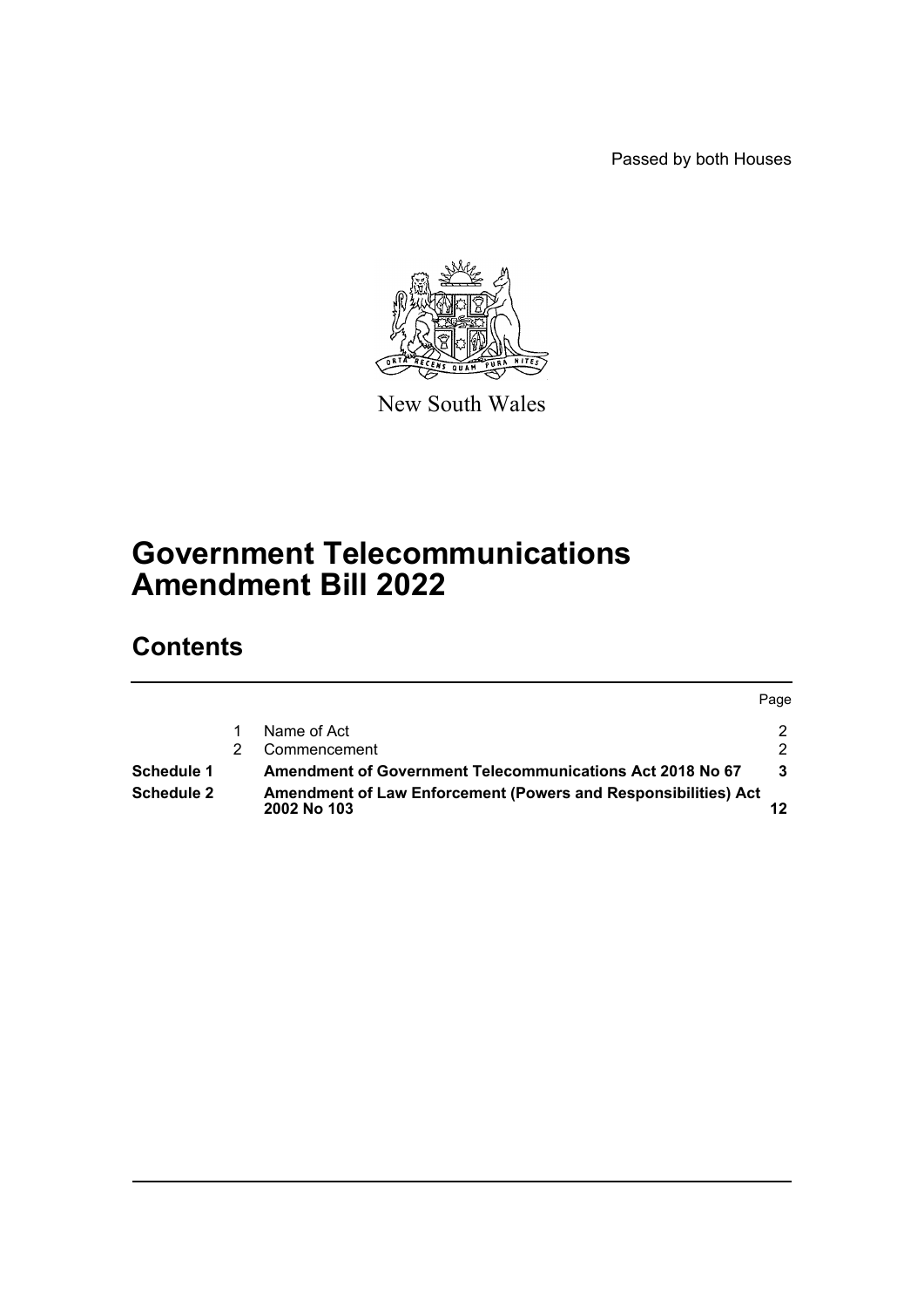*I certify that this public bill, which originated in the Legislative Assembly, has finally passed the Legislative Council and the Legislative Assembly of New South Wales.*

> *Clerk of the Legislative Assembly. Legislative Assembly, Sydney, , 2022*



New South Wales

# **Government Telecommunications Amendment Bill 2022**

Act No , 2022

An Act to amend the *Government Telecommunications Act 2018* to provide for the functions of the New South Wales Government Telecommunications Authority and emergency telecommunications network operators in relation to telecommunications infrastructure; and for other purposes.

*I have examined this bill and find it to correspond in all respects with the bill as finally passed by both Houses.*

*Assistant Speaker of the Legislative Assembly.*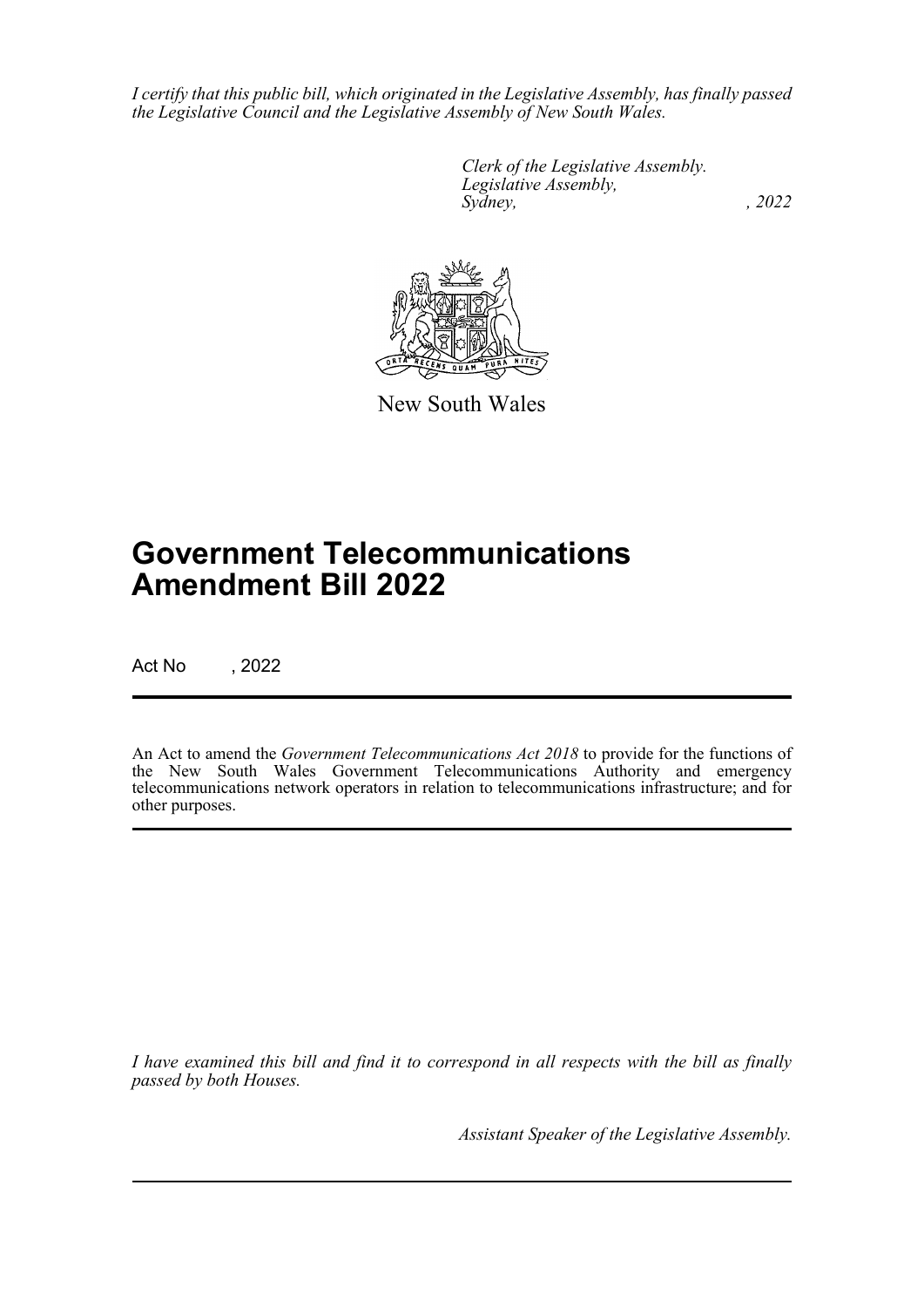# <span id="page-2-0"></span>**The Legislature of New South Wales enacts—**

# **1 Name of Act**

This Act is the *Government Telecommunications Amendment Act 2022*.

## <span id="page-2-1"></span>**2 Commencement**

This Act commences on the date of assent to this Act.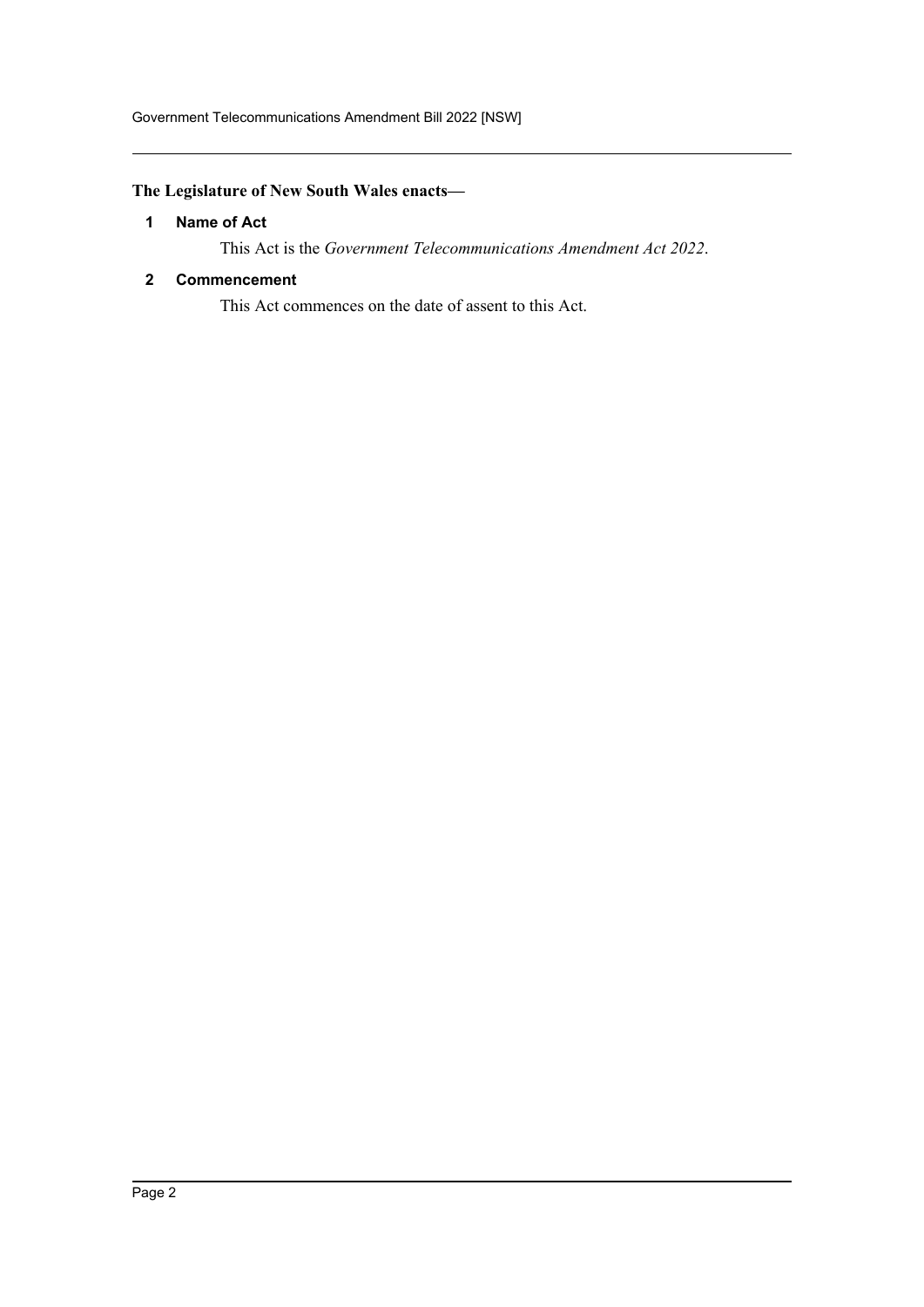# <span id="page-3-0"></span>**Schedule 1 Amendment of Government Telecommunications Act 2018 No 67**

# **[1] Section 3 Definitions**

Insert in alphabetical order in section 3(1)—

*authorised officer* means an authorised officer appointed under section 43A. *emergency telecommunications network operator*, or *ETNO*, means an emergency services organisation within the meaning of the *State Emergency and Rescue Management Act 1989* that—

- (a) establishes or uses an alternative telecommunications network for operational communications, or
- (b) establishes a telecommunications network under section 42.
- *premises*, for Part 5A—see section 34B.

*tree*, for Part 5A—see section 34B.

#### **[2] Section 34 Access to Authority's infrastructure**

Omit "agent of the Authority" wherever occurring.

Insert instead "authorised officer".

### **[3] Section 34A**

Insert after section 34—

### **34A Deemed access to government-owned infrastructure**

- (1) This section applies to—
	- (a) land—
		- (i) on which infrastructure owned or operated by a government sector agency or State owned corporation is located, and
		- (ii) that is not subject to an agreement with the Authority or an ETNO for access to the infrastructure, and
	- (b) land adjoining land specified in paragraph (a).
- (2) An authorised officer may enter and occupy the land and a building on the land—
	- (a) during daylight hours, or
	- (b) in an emergency—at any time.
- (3) The power conferred by this section may be used only—
	- (a) for the purposes of installing telecommunications equipment on infrastructure owned or operated by a government sector agency or State owned corporation, and
	- (b) in accordance with the site assessment process in the Property and Infrastructure Management Strategy.
- (4) The authorised officer must not exercise a power under this section unless—
	- (a) reasonable written notice of the authorised officer's intention to exercise the power has been given to the occupier of the land, or
	- (b) the authorised officer reasonably believes the giving of notice would cause undue delay having regard to the urgency of the reason for exercising the power.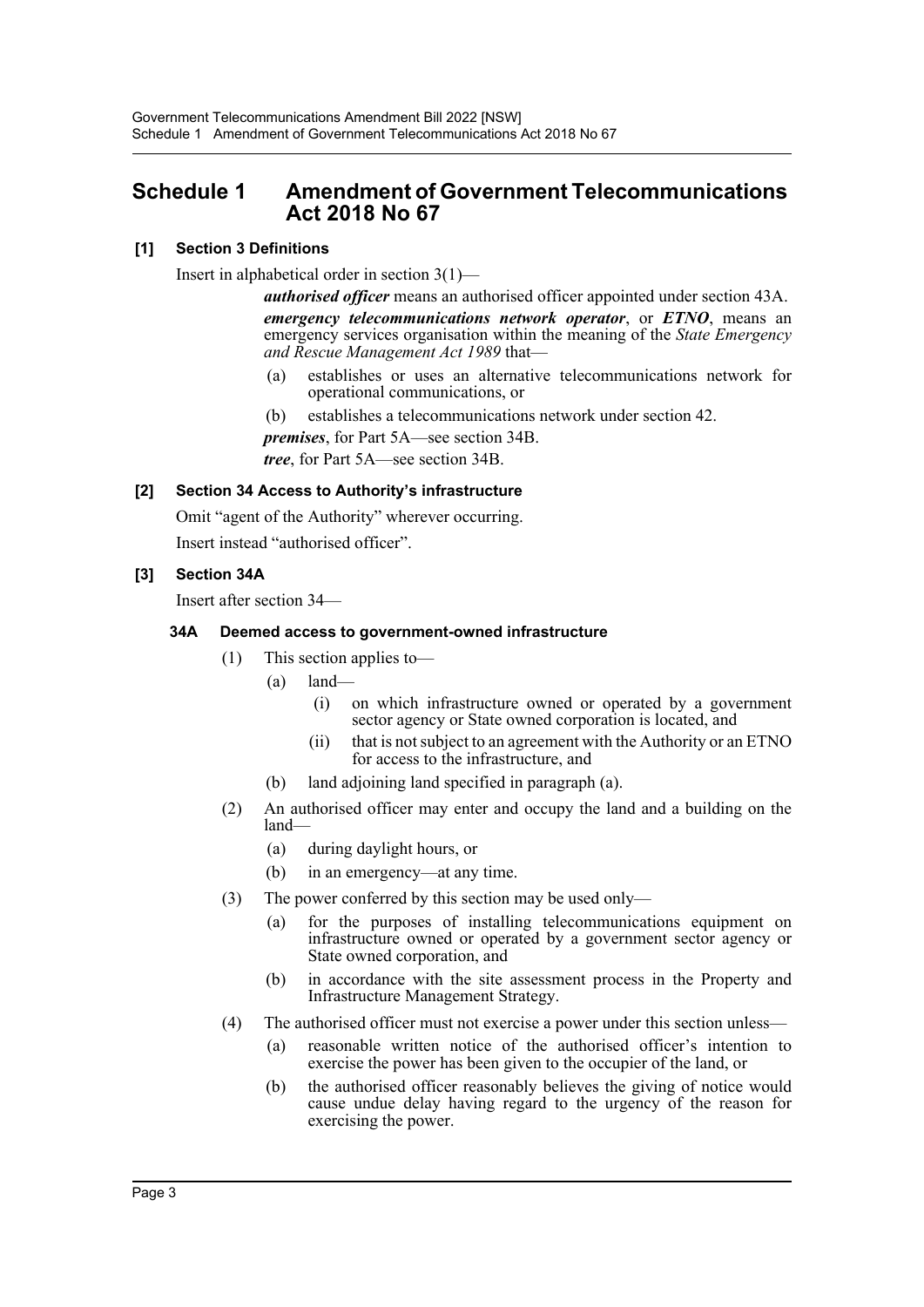- (5) Nothing in this section authorises an authorised officer to—
	- (a) enter part of a building used for residential purposes without the consent of the occupier of that part, or
	- (b) occupy a classified road within the meaning of the *Roads Act 1993* without the consent of-
		- (i) Transport for NSW, constituted under the *Transport Administration Act 1988*, or
		- (ii) the roads authority, within the meaning of the *Roads Act 1993*.

### **[4] Part 5A**

Insert before Part 6—

# **Part 5A Powers and duties of Authority and ETNOs**

# **Division 1 Interpretation**

### **34B Definitions**

In this Part—

*premises* includes the following—

- (a) a building or part of a building,
- (b) a structure or part of a structure,
- (c) land, whether or not built on,
- (d) a river, lake or other waters.

*tree* includes a shrub or other plant.

### **Division 2 Powers and duties relating to telecommunications infrastructure**

#### **34C Interference with telecommunications infrastructure by trees**

- (1) This section applies if the Authority or an ETNO reasonably believes that a tree situated on premises could—
	- (a) destroy, damage or interfere with the Authority's or the ETNO's telecommunications infrastructure, or
	- (b) make the Authority's or the ETNO's telecommunications infrastructure become—
		- (i) a potential cause of bush fire, or
		- (ii) a potential risk to public safety.
- (2) The Authority or the ETNO—
	- (a) may serve a written notice on the owner of the premises requiring the owner to trim or remove the tree (a *tree removal notice*), or
	- (b) in an emergency—may, at the Authority's or the ETNO's own expense, trim or remove the tree.
- (3) A tree removal notice must specify—
	- (a) the work to be carried out, and
	- (b) a reasonable time within which the work must be carried out.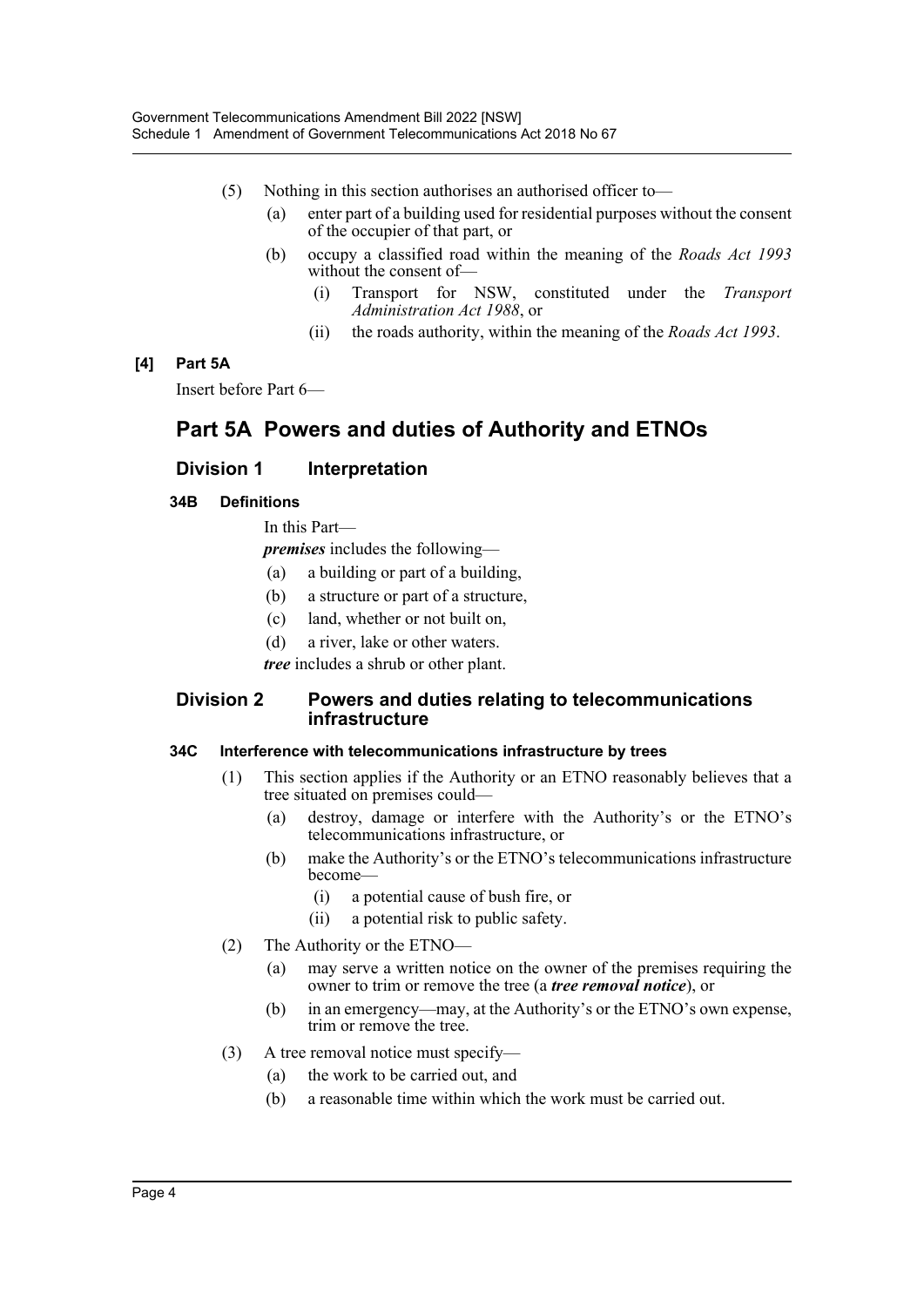- (4) A tree removal notice must include an undertaking by the Authority or the ETNO to pay the reasonable costs of carrying out the work unless—
	- (a) an owner or occupier of the premises planted the tree, or permitted the tree to be planted—
		- (i) after the telecommunications infrastructure was installed, and
		- (ii) in circumstances in which the owner or occupier should have known that destruction of, damage to or interference with the infrastructure would result, or
	- (b) when the tree was planted, the premises in or on which the tree is located, and on or over which the infrastructure is located, was the subject of an easement for the benefit of—
		- (i) the Authority or the ETNO, or
		- (ii) a predecessor of the Authority or the ETNO.
- (5) If the work is not carried out as required by the tree removal notice, the Authority or the ETNO may carry out the work.
- (6) The cost of the work carried out by the Authority or the ETNO may be recovered by the Authority or the ETNO in a court of competent jurisdiction as a debt owed to the Authority or the ETNO by the owner of the premises on which the tree is located, but only in the circumstances referred to in subsection (4).
- (7) This section applies despite the existence of—
	- (a) a tree preservation order in relation to the tree, or
	- (b) an environmental planning instrument relating to the land on which the tree is located, other than a State environmental planning policy.
- (8) Nothing done for the purpose of carrying out the work required by a tree removal notice constitutes an offence against a law under which a tree preservation order or environmental planning instrument, other than a State environmental planning policy, relating to the land is made.

#### **34D Protected trees not to be removed**

- (1) Section 34C does not apply to a tree—
	- (a) within a protected area, or
	- (b) that is the subject of or is within an area the subject of—
		- (i) an interim heritage order, or a listing on the State Heritage Register, under the *Heritage Act 1977*, or
		- (ii) an order in force under the *Heritage Act 1977*, section 136, or
		- (iii) an interim protection order under the *National Parks and Wildlife Act 1974*, or
		- (iv) a protection conferred by a similar law.
- (2) In this section—

*indigenous protected area* means an area—

- (a) the subject of a voluntary agreement with traditional owners or custodians of the land in the area, and
- (b) recognised by the Commonwealth as part of Australia's National Reserve System.

*protected area* means an area within—

(a) an indigenous protected area, or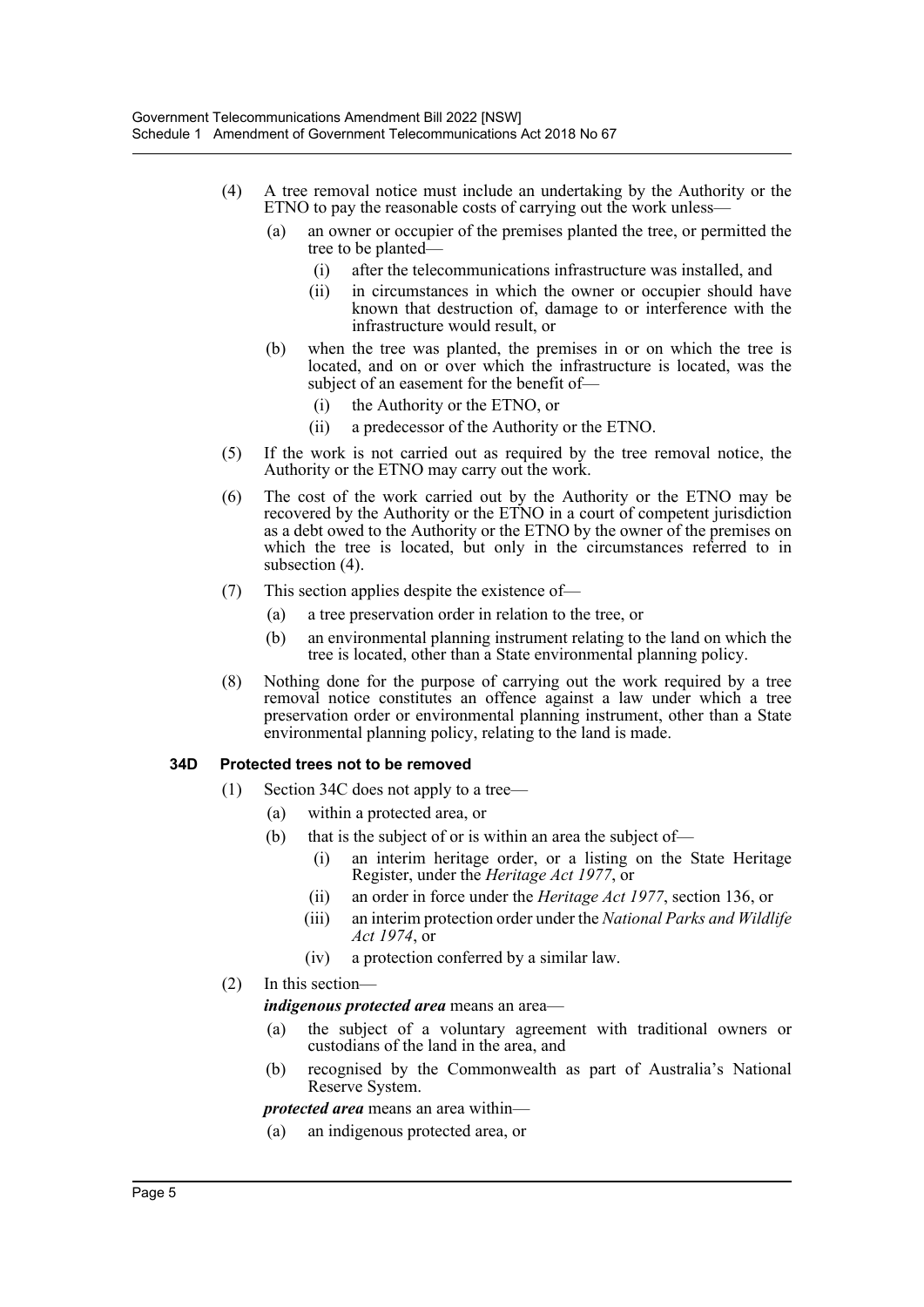- (b) land reserved or zoned for environmental protection purposes under the *Environmental Planning and Assessment Act 1979*, or
- (c) a flora reserve within the meaning of the *Forestry Act 2012*, or
- (d) a public reserve within the meaning of the *Local Government Act 1993*, or
- (e) land reserved under the *National Parks and Wildlife Act 1974*, section 30A.

### **34E Obstruction of telecommunications infrastructure by structures**

- (1) This section applies if the Authority or an ETNO reasonably believes—
	- (a) structures or things situated in, on or near the Authority's or the ETNO's telecommunications infrastructure could—
		- (i) destroy, damage or interfere with the functioning of the infrastructure, or
		- (ii) make the infrastructure become—
			- (A) a potential cause of bush fire, or
			- (B) a potential risk to public safety, or
	- (b) structures or things could—
		- (i) cause interference to radio frequency transmissions to or from the Authority's or the ETNO's telecommunications infrastructure, or
		- (ii) obstruct transmission paths to or from the infrastructure.
- (2) The Authority or the ETNO may serve a written notice on the owner of the structure or thing requiring the owner to modify or remove the structure or thing.
- (3) The cost of work carried out in accordance with a requirement in the written notice is to be paid by the person served with the notice.
- (4) The Authority or the ETNO may, in an emergency, modify or remove the structure or thing itself, instead of serving a written notice.
- (5) The written notice—
	- (a) must specify the work to be carried out, and
	- (b) must specify a reasonable time within which the work must be carried out, and
	- (c) may require that vegetation near the structure or thing is managed in accordance with the *Standards for Asset Protection Zones* published on the website of the NSW Rural Fire Service from time to time.
- (6) If the owner fails to carry out the work as required by the notice, the Authority or the ETNO may carry out the work.
- (7) The Authority or the ETNO may apply for an injunction to prevent a structure or thing being placed in, on or near the Authority's or the ETNO's telecommunications infrastructure.

#### **34F Recovery of costs of removing obstructions of telecommunications infrastructure**

(1) The following costs (the *recoverable costs*) may be recovered by the Authority or an ETNO, as appropriate, in a court of competent jurisdiction as a debt owed to the Authority or the ETNO by the owner of the structure or thing—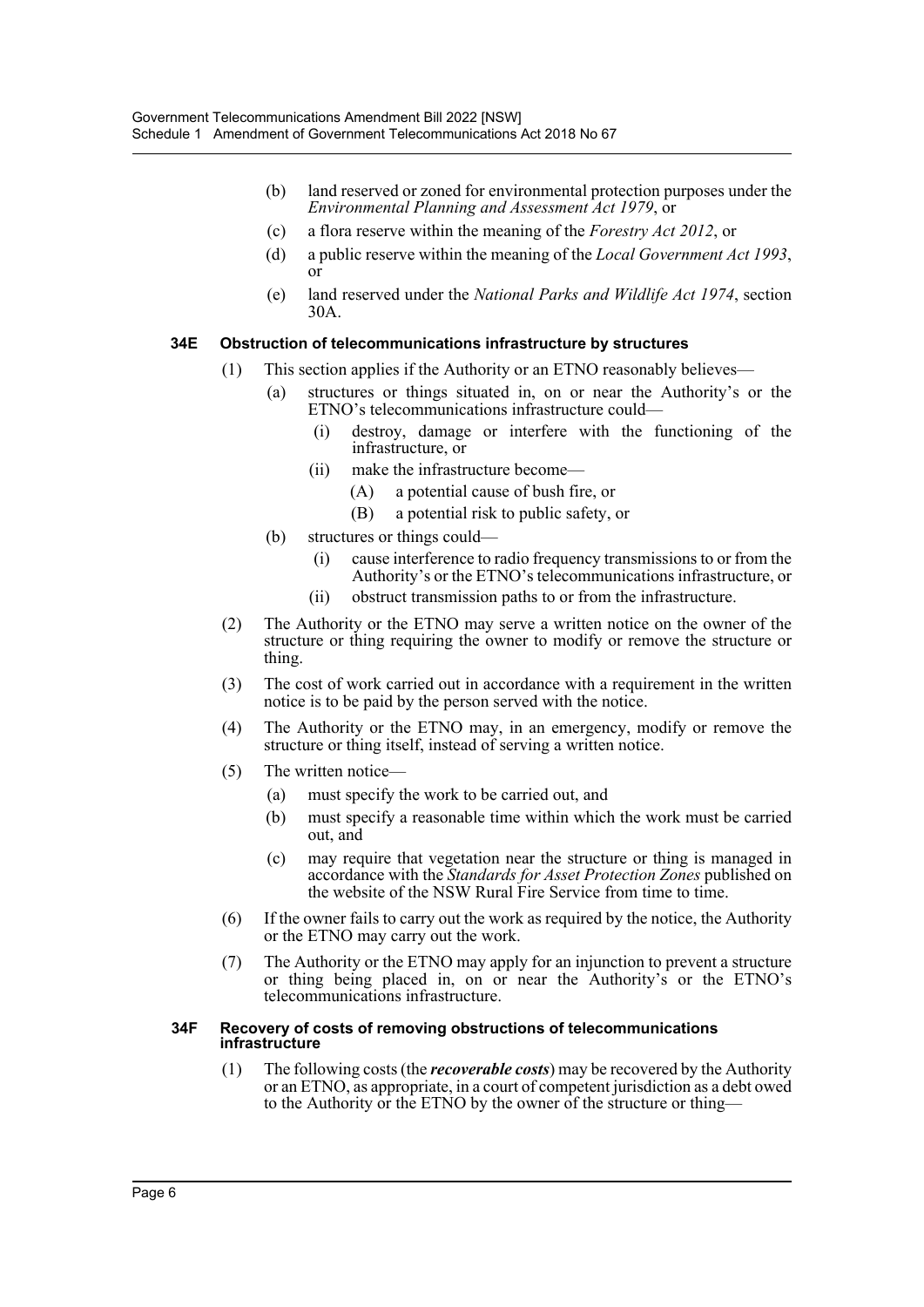- (a) the costs of carrying out work after serving a notice under section 34E(2),
- (b) the costs of repairing damage done to the Authority's or the ETNO's telecommunications infrastructure by the structure or thing.
- (2) The Authority or the ETNO may take action under this section even if the person having control of the structure or thing owns or occupies the land in, on or over which the Authority's or the ETNO's telecommunications infrastructure is situated.
- (3) The Authority or the ETNO is not authorised to recover recoverable costs from a person referred to in subsection (2) if the structure or thing was lawfully in place—
	- (a) before the installation of the telecommunications infrastructure, or
	- (b) with the agreement of the Authority or the ETNO.
- (4) If subsection (3) applies—
	- (a) the recoverable costs are to be paid by the Authority or the ETNO, and
	- (b) the Authority or the ETNO is liable to the owner of the structure or thing for any loss or damage suffered by the owner as a consequence of the work referred to in section 34E(6).

### **34G Excavation work affecting telecommunications infrastructure**

- (1) This section applies if the Authority or an ETNO reasonably believes that the carrying out, or proposed carrying out, of excavation work in, on or near the Authority's or the ETNO's telecommunications infrastructure could—
	- (a) destroy, damage or interfere with the infrastructure, or
	- (b) make the infrastructure become—
		- (i) a potential cause of bush fire, or
		- (ii) a potential risk to public safety.
- (2) The Authority or the ETNO may serve a written notice on the person carrying out or proposing to carry out the excavation work requiring the person—
	- (a) to modify the excavation work, or
	- (b) not to carry out the excavation work, if the Authority or the ETNO reasonably believes that modifying the excavation work will not be effective in—
		- (i) preventing the destruction or damage of, or interference with, the telecommunications infrastructure, or
		- (ii) preventing the infrastructure becoming a potential cause of bush fire or a potential risk to public safety.
- (3) The notice must specify the excavation work to be modified or not carried out.
- (4) The Authority or the ETNO may recover the following costs in a court of competent jurisdiction as a debt owed to the Authority or the ETNO by the person who carried out excavation work the subject of the notice other than in accordance with the notice—
	- (a) the costs incurred in replacing the telecommunications infrastructure destroyed by the excavation work,
	- (b) the costs incurred in repairing damage to the telecommunications infrastructure caused by the excavation work,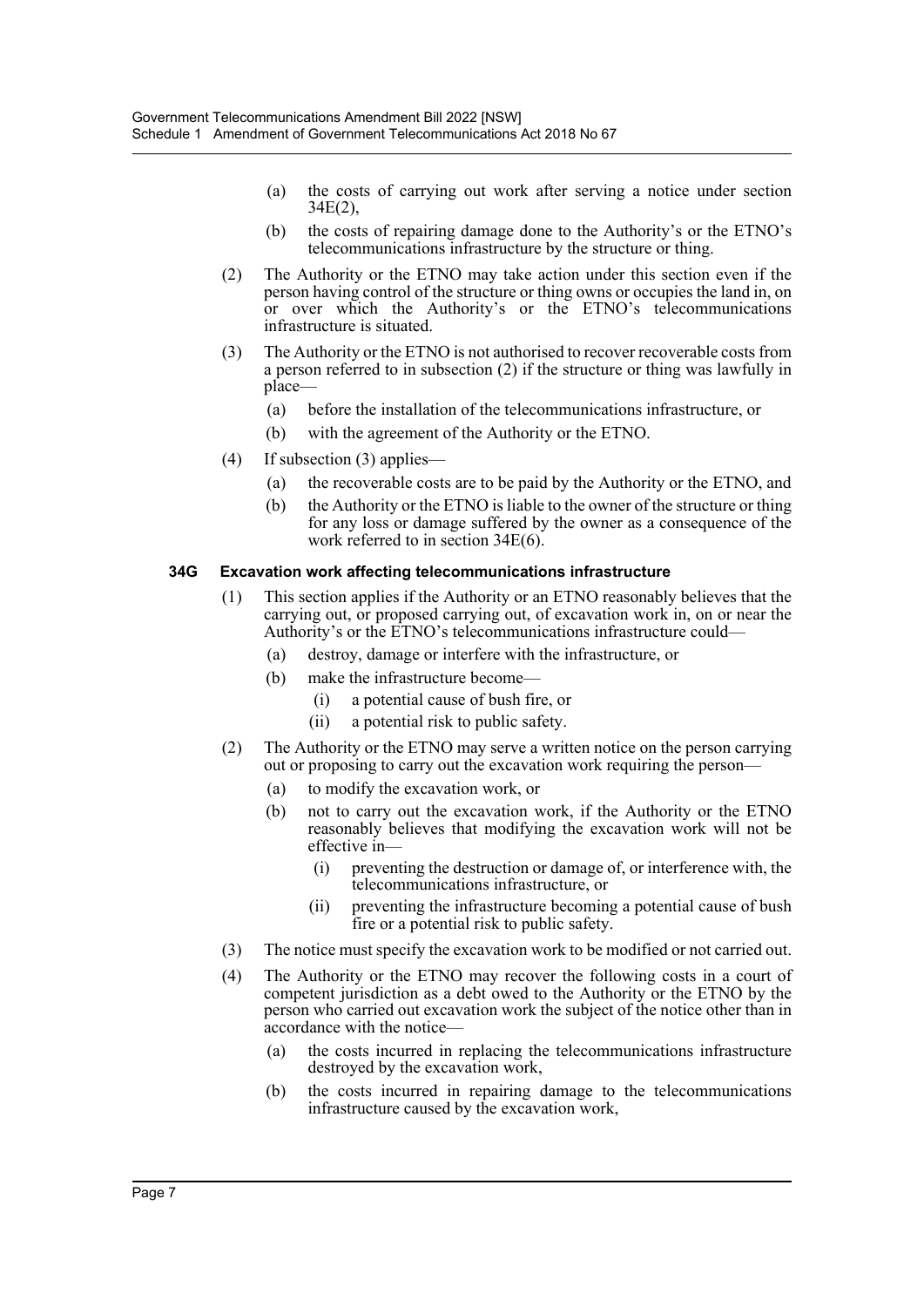- (c) the costs incurred in remedying or mitigating interference with the telecommunications infrastructure caused by the excavation work.
- (5) The Authority or an ETNO may apply for an injunction to prevent the carrying out of excavation work in, on or near the Authority's or the ETNO's telecommunications infrastructure.
- (6) The Authority or an ETNO may take action under this section even if the person carrying out the excavation work owns or occupies the land in, on or over which the telecommunications infrastructure is situated.

### **Division 3 Powers of entry relating to telecommunications infrastructure**

### **34H Powers of entry**

- (1) An authorised officer may enter premises for the purpose of exercising a function conferred or imposed on the Authority or an ETNO under this or another Act or law, including—
	- (a) carrying out preliminary investigations in connection with the proposed installation or extension of telecommunications infrastructure, or
	- (b) installing, extending, maintaining, repairing or removing telecommunications infrastructure, or
	- (c) ascertaining whether an offence against this Act or the regulations has been committed, or
	- (d) inspecting or disconnecting telecommunications infrastructure that the Authority or the ETNO is required or permitted to inspect or disconnect under this or another Act or law, or
	- (e) exercising a function conferred on the Authority or the ETNO under Division<sub>2</sub>.
- (2) An authorised officer may, with necessary vehicles, plant and equipment, enter public or private premises, including adjacent and connecting premises, for the following operational purposes relating to telecommunications infrastructure—
	- (a) inspection,
	- (b) installation,
	- (c) maintenance, including generator refuelling,
	- (d) repair,
	- (e) decommissioning,
	- (f) another purpose prescribed by the regulations.
- (3) An authorised officer may only exercise a power of entry under this section—
	- (a) during daylight hours, or
	- (b) in an emergency—at any time.

#### **34I Notice of entry**

- (1) Before an authorised officer exercises a power of entry under this Division, the Authority or an ETNO must give the owner or occupier of the premises written notice of the intention to enter the premises.
- (2) The notice must—
	- (a) state the purpose for which the power is to be exercised, and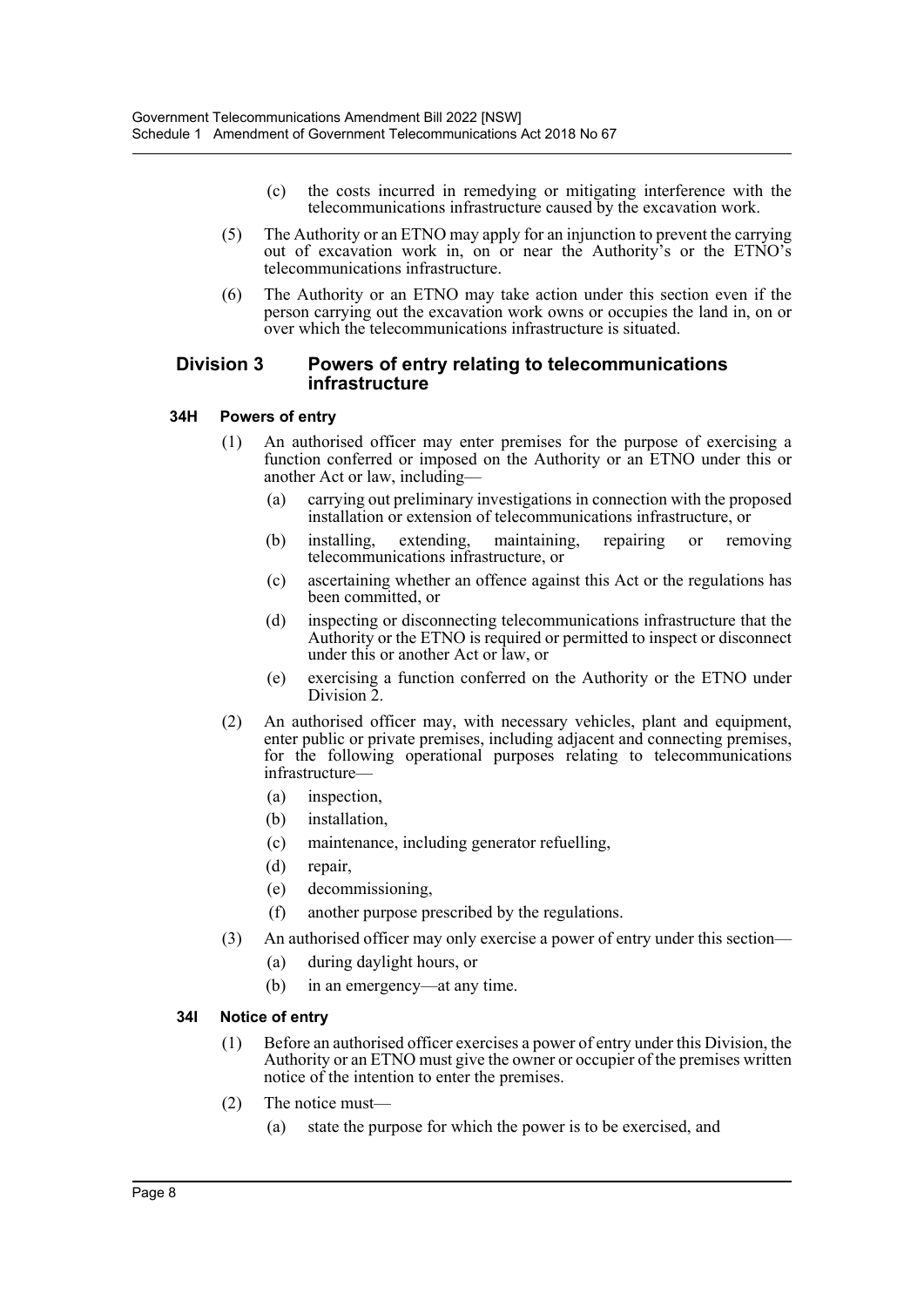- (b) specify the day on which the authorised officer intends to enter the premises, and
- (c) be given to the owner or occupier of the premises before that day.
- (3) Notice is not required to be given to the owner or occupier of the premises if—
	- (a) the owner or occupier consents to the entry, or
	- (b) entry is required for an emergency.

# **34J Certificates of authority to enter premises**

- (1) A power of entry under this Division may not be exercised by an authorised officer unless the authorised officer—
	- (a) has a certificate of authority issued by the Authority or an ETNO, and
	- (b) produces the certificate if requested by the owner or occupier of the premises.
- (2) The certificate of authority must—
	- (a) state that the certificate is issued under this Act, and
	- (b) state the name of the person to whom the certificate is issued, and
	- (c) describe the nature of the powers conferred on the person and the source of the powers, and
	- (d) state the date, if any, on which the certificate expires, and
	- (e) describe the kind of premises to which the power extends, and
	- (f) be issued under the authority of—
		- (i) for an authorised officer for the Authority—the Managing Director, or
		- (ii) for an authorised officer for an ETNO—the principal officer of the ETNO.

# **34K Use of force**

- (1) An authorised officer may use reasonable force for the purpose of gaining entry to premises, other than part of a building being used for residential purposes, under a power conferred by this Division.
- (2) Reasonable force may only be used with the written approval of the Authority or an ETNO.
- (3) The approval must—
	- (a) be given in relation to the particular entry, and
	- (b) specify the circumstances that must exist before reasonable force may be used.

# **34L Notification of use of force or urgent entry**

- (1) An authorised officer must promptly advise the Authority or the ETNO if the authorised officer—
	- (a) uses force for the purpose of gaining entry to premises, or
	- (b) enters premises in an emergency without giving written notice to the owner or occupier of the premises.
- (2) Following entry under subsection (1), the Authority or the ETNO must give notice of the entry to the person who appears to the Authority or the ETNO to be appropriate in the circumstances.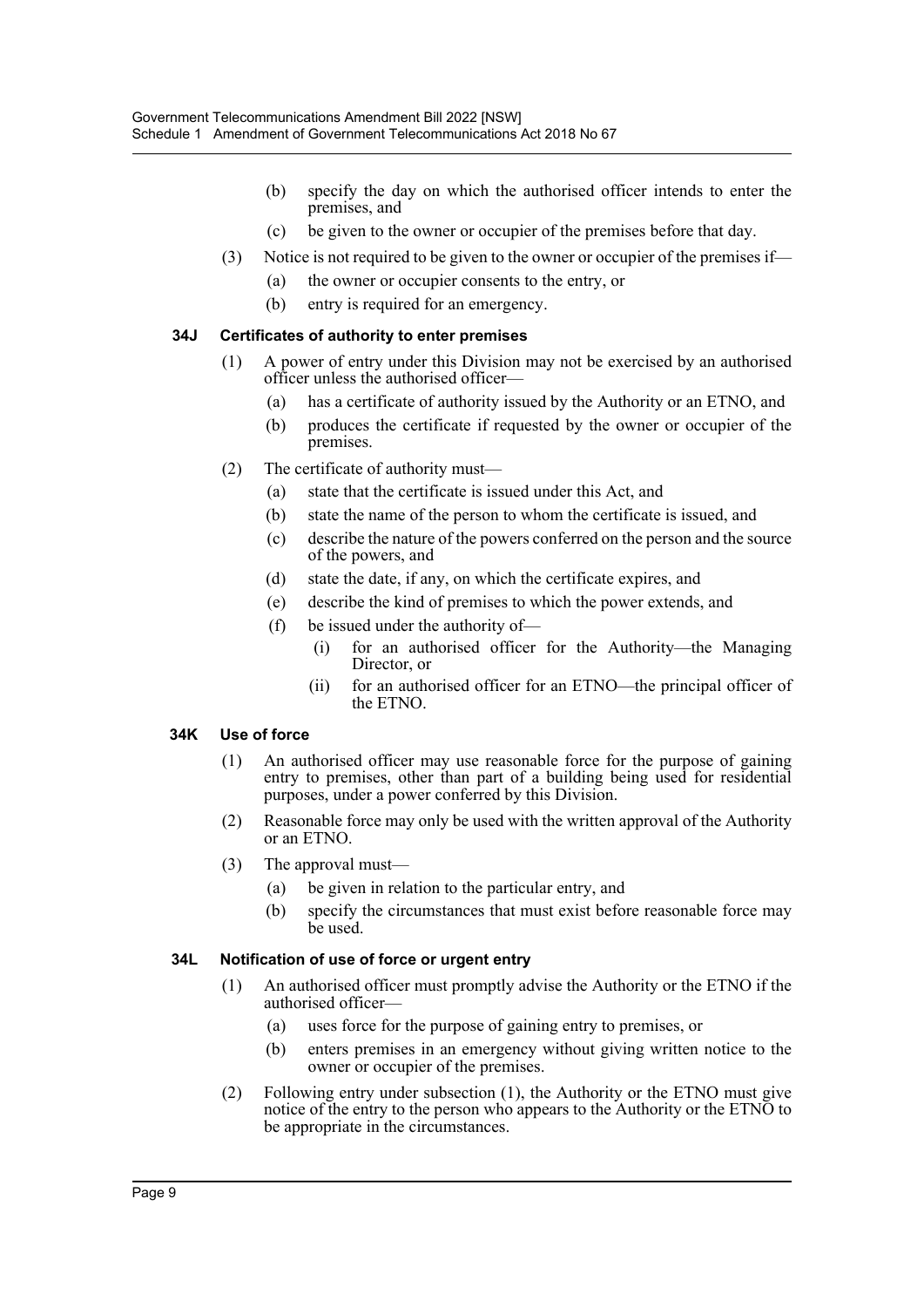#### **34M Care to be taken**

- (1) In the exercise of a power under this Division, an authorised officer must do as little damage as possible.
- (2) As far as practicable, entry onto fenced land must—
	- (a) be made through an existing opening in the enclosing fence, or
	- (b) if entry through an existing opening is not practicable—through a new opening.
- (3) A new opening made under this section must be properly closed when the need for entry ends.
- (4) If, in the exercise of a power under this Division, a pit, trench, hole or bore is made, the Authority or the ETNO must, if the owner or occupier of the land requires—
	- (a) fence the pit, trench, hole or bore, and
	- (b) keep the pit, trench, hole or bore securely fenced for as long as it remains open or not sufficiently sloped down, and
	- (c) without unnecessary delay, fill up, level or sufficiently slope down the pit, trench, hole or bore.

#### **34N Recovery of cost of entry and inspection**

- (1) This section applies if an authorised officer enters premises to carry out an inspection and, as a result of the inspection, the Authority or an ETNO requires work to be carried out on the premises.
- (2) The Authority or the ETNO may recover the reasonable costs of the entry and inspection from the owner or occupier of the premises.

#### **34O Compensation**

- (1) The Authority or an ETNO must pay compensation to the owner or occupier of premises over which a power has been exercised under this Division for loss or damage arising from the exercise of the power.
- (2) However, the Authority or the ETNO is not liable to the extent to which the loss or damage arises from work done for the purposes of an inspection which reveals there has been a contravention by the owner or occupier of a provision of this Act or the regulations.

#### **34P Entry to residential premises**

A power of entry under this Division is not exercisable in relation to a part of a building used for residential purposes except—

- (a) with the consent of the occupier of that part of the premises, or
- (b) under the authority conferred by a warrant of entry issued under section 34Q.

#### **34Q Warrants of entry**

- (1) The Authority or an ETNO may apply to an issuing officer if the Authority or the ETNO reasonably believes that it is necessary for an authorised officer to enter and inspect premises, including a building used for residential purposes, for the purposes of this Act.
- (2) An issuing officer to whom the application is made may, if satisfied there are reasonable grounds for doing so, issue a warrant of entry authorising an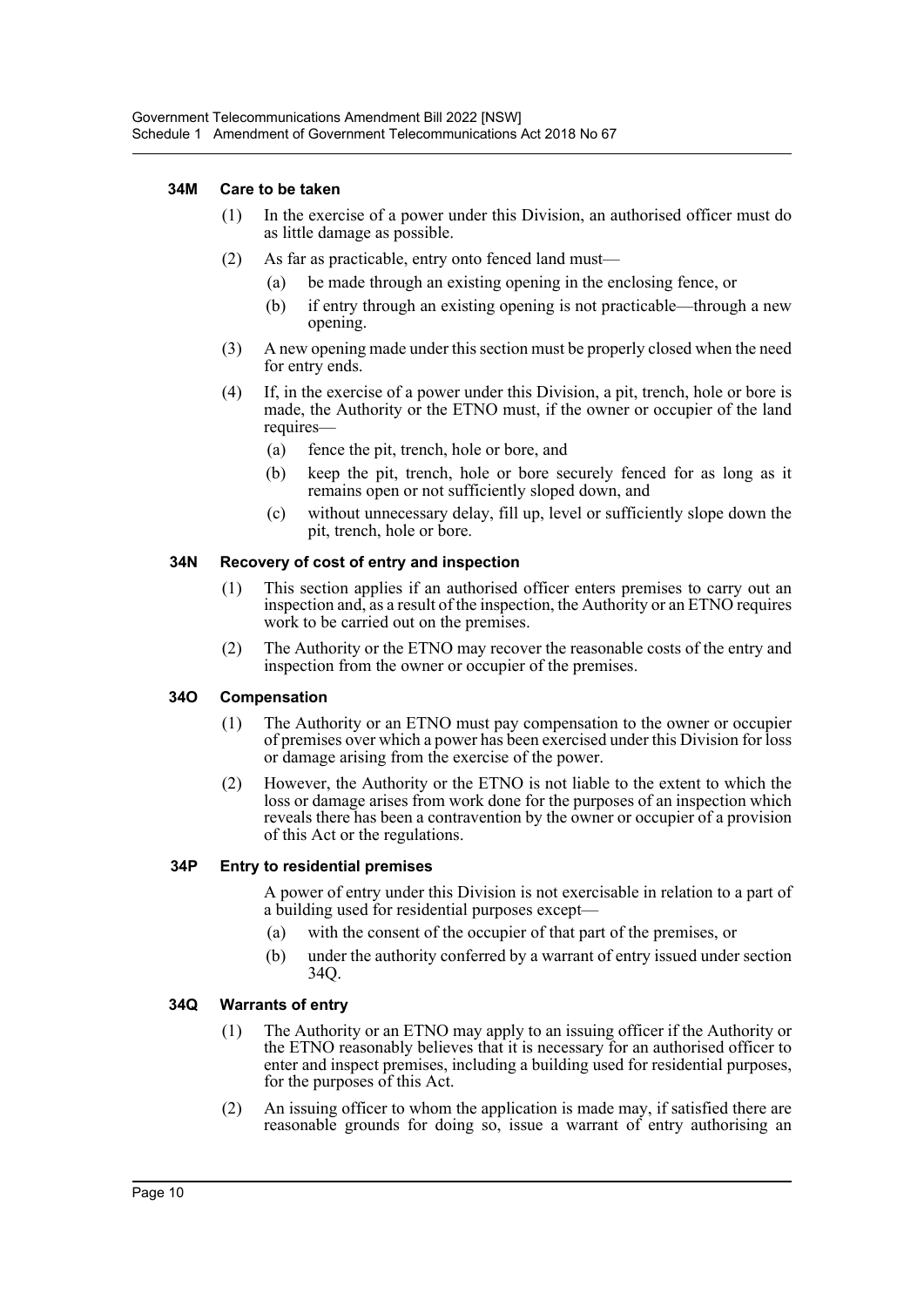authorised officer named in the warrant to enter and inspect the premises for the purposes of this Act.

- (3) The *Law Enforcement (Powers and Responsibilities) Act 2002*, Part 5, Division 4 applies to a warrant of entry under this section in the same way it applies to a search warrant under that Act.
- (4) In this section—

*issuing officer* means an authorised officer within the meaning of the *Law Enforcement (Powers and Responsibilities) Act 2002*.

### **[5] Sections 43A and 43B**

Insert after section 43—

### **43A Authorised officers**

- (1) The Authority or an ETNO may appoint authorised officers for the purposes of this Act.
- (2) An authorised officer has the functions specified in this Act, including the following—
	- (a) to carry out inspections in connection with the proposed installation or extension of telecommunications equipment and infrastructure,
	- (b) to install, extend, inspect, maintain, repair and disconnect telecommunications equipment and infrastructure,
	- (c) to investigate compliance with the requirements imposed by or under this Act.

#### **43B Obstruction or impersonation of authorised officers**

A person must not—

- (a) prevent an authorised officer from exercising a function conferred or imposed on the authorised officer under this Act, or
- (b) hinder or obstruct an authorised officer in the exercise of a function, or
- (c) impersonate an authorised officer.

Maximum penalty—

- (a) for a corporation—200 penalty units, or
- (b) otherwise—50 penalty units.